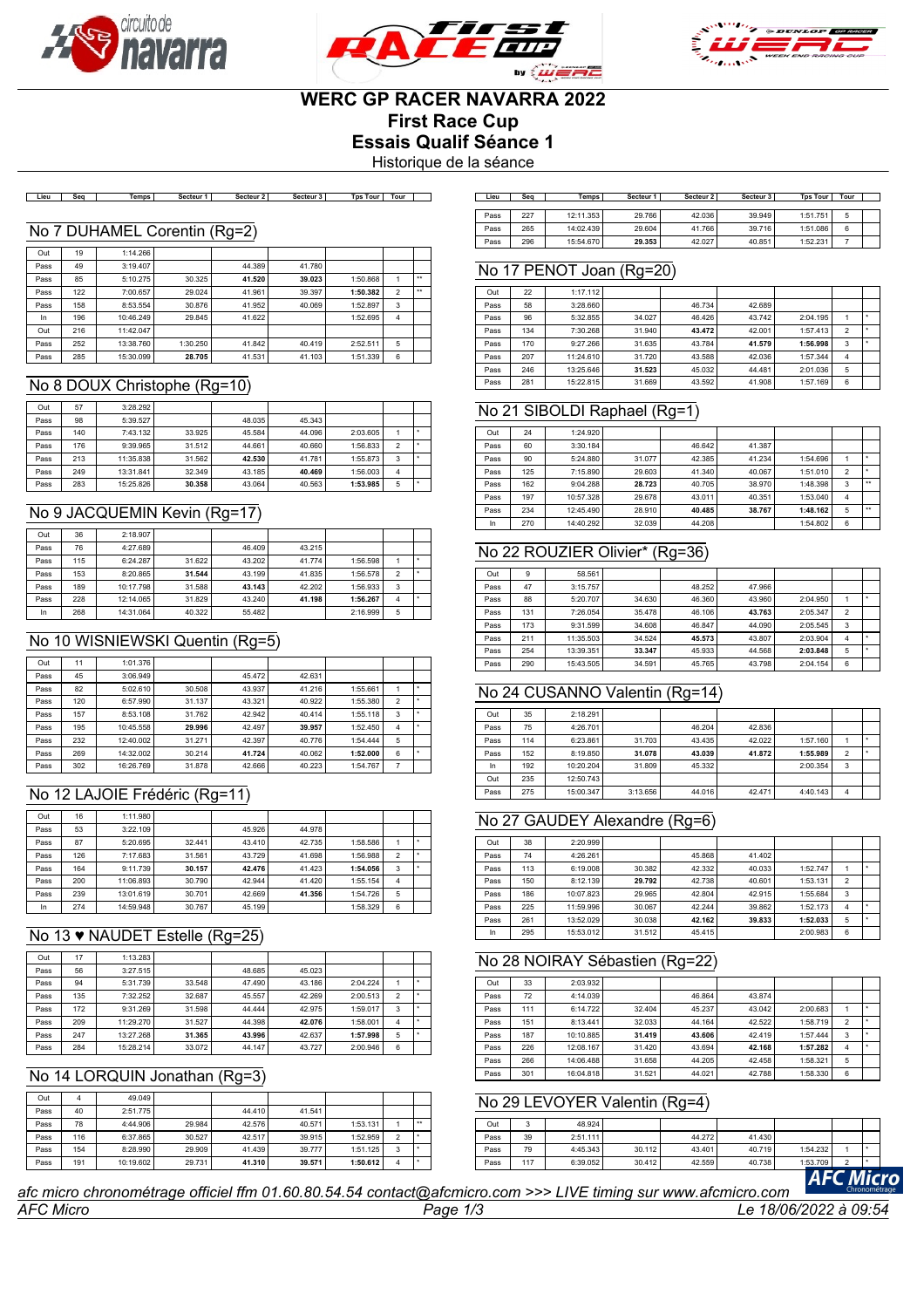





#### First Race Cup Essais Qualif Séance 1 Historique de la séance

#### No 29 LEVOYER Valentin (Rg=4)

| Pass | 155 | 8:30.399  | 29.872   | 41.948 | 39.527 | 1:51.347 | 3 |  |
|------|-----|-----------|----------|--------|--------|----------|---|--|
| Pass | 193 | 10:21.867 | 29.564   | 41.899 | 40.005 | 1:51.468 | Δ |  |
| In   | 229 | 12:16.819 | 31.268   | 46.019 |        | 1:54.952 | 5 |  |
| Out  | 237 | 12:59.030 |          |        |        |          |   |  |
| Pass | 276 | 15:04.397 | 1:19.730 | 45.173 | 42.675 | 2:47.578 | 6 |  |

#### No 35 LEBLONDEL Tiephaine (Rg=18)

| Out  | 15  | 1:11.276  |        |        |        |          |                |  |
|------|-----|-----------|--------|--------|--------|----------|----------------|--|
| Pass | 54  | 3:22.657  |        | 47.766 | 43.731 |          |                |  |
| Pass | 93  | 5:26.163  | 34.742 | 45.929 | 42.835 | 2:03.506 |                |  |
| Pass | 130 | 7:25.949  | 33.261 | 44.986 | 41.539 | 1:59.786 | $\mathfrak{p}$ |  |
| Pass | 168 | 9:25.481  | 33.064 | 44.609 | 41.859 | 1:59.532 | 3              |  |
| Pass | 205 | 11:22.477 | 31.992 | 43.752 | 41.252 | 1:56.996 | 4              |  |
| Pass | 241 | 13:20.829 | 32.484 | 44.459 | 41.409 | 1:58.352 | 5              |  |
| Pass | 278 | 15:17.389 | 31.876 | 43.289 | 41.395 | 1:56.560 | 6              |  |

## No 43 LAPORTE Matthieu (Rg=39)

| Out  | 20  | 1:15.185  |        |        |        |          |                |  |
|------|-----|-----------|--------|--------|--------|----------|----------------|--|
| Pass | 62  | 3:37.722  |        | 50.714 | 48.541 |          |                |  |
| Pass | 105 | 5:52.115  | 36.043 | 50.218 | 48.132 | 2:14.393 |                |  |
| Pass | 148 | 8:05.821  | 36.597 | 49.661 | 47.448 | 2:13.706 | $\overline{2}$ |  |
| Pass | 190 | 10:18.678 | 35.679 | 49.751 | 47.427 | 2:12.857 | 3              |  |
| Pass | 231 | 12:30.205 | 35.547 | 49.287 | 46.693 | 2:11.527 | 4              |  |
| Pass | 271 | 14:42.099 | 35.754 | 49.202 | 46.938 | 2:11.894 | 5              |  |
| Pass | 304 | 16:53.385 | 35.573 | 48.596 | 47.117 | 2:11.286 | 6              |  |

#### No 49 VEILLON Rémi\* (Rg=29)

| Out  | 12  | 1:02.881  |        |        |        |          |                |  |
|------|-----|-----------|--------|--------|--------|----------|----------------|--|
| Pass | 48  | 3:17.115  |        | 48,980 | 44.433 |          |                |  |
| Pass | 89  | 5:21.453  | 34.807 | 46.165 | 43.366 | 2:04.338 |                |  |
| Pass | 128 | 7:23.028  | 33,348 | 45.521 | 42.706 | 2:01.575 | $\overline{2}$ |  |
| Pass | 166 | 9:22.853  | 32.869 | 44.788 | 42.168 | 1:59.825 | 3              |  |
| Pass | 203 | 11:21.802 | 32.320 | 44.123 | 42.506 | 1:58.949 | 4              |  |
| In   | 248 | 13:28.334 | 32.913 | 50.114 |        | 2:06.532 | 5              |  |

## No 53 REVOLTE Clement (Rg=8)

| Out  | 32  | 1:55.562  |        |        |        |          |   |  |
|------|-----|-----------|--------|--------|--------|----------|---|--|
| Pass | 67  | 3:53.758  |        | 43.063 | 41.242 |          |   |  |
| Pass | 102 | 5:47.800  | 29.932 | 42.680 | 41.430 | 1:54.042 |   |  |
| Pass | 138 | 7:41.433  | 30.024 | 42.275 | 41.334 | 1:53.633 | 2 |  |
| Pass | 175 | 9:34.175  | 30.007 | 41.620 | 41.115 | 1:52.742 | 3 |  |
| Pass | 208 | 11:26.998 | 30.194 | 42.199 | 40.430 | 1:52.823 | 4 |  |
| In   | 242 | 13:21.619 | 29.508 | 45.795 |        | 1:54.621 | 5 |  |

#### No 54 GUERLOT Cédric\* (Rg=34)

| Out  | 10  | 1:00.701 |        |        |        |          |  |
|------|-----|----------|--------|--------|--------|----------|--|
| Pass | 63  | 3:47.829 |        | 50,868 | 46.094 |          |  |
| Pass | 103 | 5:49.466 | 31.769 | 46.032 | 43.836 | 2:01.637 |  |

#### No 59 ROGER Gwenael (Rg=32)

| Out  | 21  | 1:16.011  |        |        |        |          |                |  |
|------|-----|-----------|--------|--------|--------|----------|----------------|--|
| Pass | 61  | 3:36.913  |        | 51.386 | 45.064 |          |                |  |
| Pass | 99  | 5:39.785  | 33.887 | 45.497 | 43.488 | 2:02.872 |                |  |
| Pass | 137 | 7:41.421  | 33.096 | 45.506 | 43.034 | 2:01.636 | $\mathfrak{p}$ |  |
| Pass | 177 | 9:42.424  | 32.842 | 45.261 | 42.900 | 2:01.003 | 3              |  |
| Pass | 218 | 11:44.770 | 33.578 | 45.947 | 42.821 | 2:02.346 | 4              |  |
| Pass | 257 | 13:45.911 | 33.234 | 44.929 | 42.978 | 2:01.141 | 5              |  |
| Pass | 292 | 15:48.062 | 33.213 | 45.645 | 43.293 | 2:02.151 | 6              |  |

#### No 63 LEGRAND Julien (Rg=38)

| Out  | 37  | 2:20.127  |        |        |        |          |                |   |
|------|-----|-----------|--------|--------|--------|----------|----------------|---|
| Pass | 77  | 4:41.179  |        | 51,600 | 47.617 |          |                |   |
| Pass | 119 | 6:54.877  | 36.552 | 50.291 | 46.855 | 2:13.698 |                |   |
| Pass | 163 | 9:06.560  | 35.599 | 49.248 | 46.836 | 2:11.683 | $\overline{2}$ |   |
| Pass | 202 | 11:17.023 | 35.796 | 48.684 | 45.983 | 2:10.463 | 3              | ۰ |
| Pass | 245 | 13:25.406 | 35.141 | 47.769 | 45.473 | 2:08.383 | 4              |   |
| Pass | 287 | 15:34.404 | 35.368 | 48.061 | 45.569 | 2:08.998 | 5              |   |

[Lieu | Seq | Temps| Secteur1| Secteur2| Secteur3| TpsTour|Tour | | Lieu | Seq | Temps| Secteur1| Secteur2| Secteur3| TpsTour|Tour |

#### No 77 PENACHO Michael\* (Rg=26)

| Out  | 26  | 1:42.247  |        |        |        |          |                |  |
|------|-----|-----------|--------|--------|--------|----------|----------------|--|
| Pass | 64  | 3:50.522  |        | 46.875 | 42.882 |          |                |  |
| Pass | 104 | 5:49.853  | 31.469 | 44.852 | 43.010 | 1:59.331 |                |  |
| Pass | 141 | 7:48.534  | 31.434 | 44.923 | 42.324 | 1:58.681 | $\mathfrak{p}$ |  |
| Pass | 180 | 9:47.160  | 31.450 | 44.731 | 42.445 | 1:58.626 | 3              |  |
| Pass | 219 | 11:45.239 | 32.146 | 43.954 | 41.979 | 1:58.079 | 4              |  |
| Pass | 260 | 13:51.403 | 33.294 | 48.487 | 44.383 | 2:06.164 | 5              |  |
| Pass | 300 | 16:03.271 | 31.607 | 47.453 | 52.808 | 2:11.868 | 6              |  |

#### No 84 RODRIGUES Steve (Rg=33)

| Out  | 13  | 1:07.946  |        |        |        |          |   |  |
|------|-----|-----------|--------|--------|--------|----------|---|--|
| Pass | 52  | 3:21.841  |        | 48.946 | 45.374 |          |   |  |
| Pass | 91  | 5:25.533  | 34.172 | 45.679 | 43.841 | 2:03.692 |   |  |
| Pass | 133 | 7:28.342  | 33.097 | 46.219 | 43.493 | 2:02.809 | 2 |  |
| Pass | 174 | 9:33.927  | 36.624 | 45.588 | 43.373 | 2:05.585 | 3 |  |
| Pass | 214 | 11:35.787 | 32.654 | 45.586 | 43.620 | 2:01.860 | 4 |  |
| Pass | 253 | 13:39.350 | 33.306 | 45.998 | 44.259 | 2:03.563 | 5 |  |
| Pass | 288 | 15:40.830 | 33.749 | 44.320 | 43.411 | 2:01.480 | 6 |  |

#### No 86 DOUDOUX Jérôme (Rg=21)

| Out  | 30  | 1:54.081  |        |        |        |          |                |  |
|------|-----|-----------|--------|--------|--------|----------|----------------|--|
| Pass | 70  | 3:57.185  |        | 44.431 | 42.937 |          |                |  |
| Pass | 109 | 5:55.754  | 32.094 | 43.888 | 42.587 | 1:58.569 |                |  |
| Pass | 144 | 7:56.957  | 33.622 | 44.854 | 42.727 | 2:01.203 | $\overline{2}$ |  |
| Pass | 182 | 9:54.115  | 31.860 | 43.324 | 41.974 | 1:57.158 | 3              |  |
| Pass | 222 | 11:51.584 | 31.764 | 43.958 | 41.747 | 1:57.469 | 4              |  |
| Pass | 259 | 13:50.596 | 31.847 | 44.677 | 42.488 | 1:59.012 | 5              |  |
| Pass | 293 | 15:48.689 | 31.892 | 43.682 | 42.519 | 1:58.093 | 6              |  |

## No 89 GALVEZ Eddy (Rg=7)

| Out  | 28  | 1:52.748  |          |        |        |          |                |   |
|------|-----|-----------|----------|--------|--------|----------|----------------|---|
| Pass | 65  | 3:51.683  |          | 44.010 | 40.892 |          |                |   |
| Pass | 101 | 5:44.278  | 30,379   | 42.017 | 40.199 | 1:52.595 |                | ٠ |
| Pass | 136 | 7:36.403  | 30.072   | 42.266 | 39.787 | 1:52.125 | $\overline{2}$ | ٠ |
| In   | 171 | 9:28.231  | 29.854   | 43.769 |        | 1:51.828 | 3              |   |
| Out  | 212 | 11:35.642 |          |        |        |          |                |   |
| Pass | 251 | 13:34.816 | 2:44.282 | 42.363 | 39.940 | 4:06.585 | $\overline{4}$ |   |
| Pass | 286 | 15:30.869 | 29.661   | 44.696 | 41.696 | 1:56.053 | 5              |   |

#### No 90 MICHEL Jean-Baptiste (Rg=15)

| Out  | 6   | 51.889    |        |        |        |          |                |   |
|------|-----|-----------|--------|--------|--------|----------|----------------|---|
| Pass | 41  | 2:54.915  |        | 44.480 | 42.275 |          |                |   |
| Pass | 80  | 4:51.053  | 30.852 | 43.883 | 41.403 | 1:56.138 |                | ٠ |
| Pass | 118 | 6:50.656  | 32.109 | 44.934 | 42.560 | 1:59.603 | $\mathfrak{p}$ |   |
| Pass | 156 | 8:48.668  | 32.231 | 43.114 | 42.667 | 1:58.012 | 3              |   |
| Pass | 194 | 10:44.933 | 31.355 | 43.210 | 41.700 | 1:56.265 | 4              |   |
| In   | 233 | 12:44.798 | 32.193 | 45.978 |        | 1:59.865 | 5              |   |

#### No 99 BAPTISTA Philippe (Rg=19)

| Out  | 18  | 1:13.671  |        |        |        |          |                |   |
|------|-----|-----------|--------|--------|--------|----------|----------------|---|
| Pass | 55  | 3:23.435  |        | 46.594 | 44.011 |          |                |   |
| Pass | 92  | 5:25.857  | 34.151 | 45.077 | 43.194 | 2:02.422 |                |   |
| Pass | 129 | 7:25.801  | 32.420 | 45.535 | 41.989 | 1:59.944 | $\overline{2}$ | ٠ |
| Pass | 167 | 9:23.837  | 32.453 | 43.958 | 41.625 | 1:58.036 | 3              | ٠ |
| Pass | 204 | 11:22.404 | 31.740 | 44.068 | 42.759 | 1:58.567 | 4              |   |
| Pass | 244 | 13:25.323 | 32.711 | 45.336 | 44.872 | 2:02.919 | 5              |   |
| Pass | 280 | 15:22.237 | 31.418 | 43.767 | 41.729 | 1:56.914 | 6              | ٠ |

## No 120 FOULONNEAU Stéphane (Rg=31)

| Out  |     | 53.493    |          |        |        |          |                |   |
|------|-----|-----------|----------|--------|--------|----------|----------------|---|
| Pass | 43  | 3:02.848  |          | 46.784 | 43.545 |          |                |   |
| Pass | 83  | 5:03.691  | 33.079   | 45.169 | 42.595 | 2:00.843 |                | ٠ |
| Pass | 123 | 7:03.951  | 32.310   | 44.711 | 43.239 | 2:00.260 | $\overline{2}$ | ٠ |
| In   | 160 | 8:59.893  | 32.637   | 45.171 |        | 1:55.942 | 3              |   |
| Out  | 215 | 11:36.042 |          |        |        |          |                |   |
| Pass | 256 | 13:41.549 | 3:14.574 | 45.165 | 41.917 | 4:41.656 | 4              |   |
| Pass | 289 | 15:41.454 | 32.814   | 44.453 | 42.638 | 1:59.905 | 5              | ٠ |

## **AFC Micro**

*AFC Micro Page 2/3 Le 18/06/2022 à 09:54 afc micro chronométrage officiel ffm 01.60.80.54.54 contact@afcmicro.com >>> LIVE timing sur www.afcmicro.com*